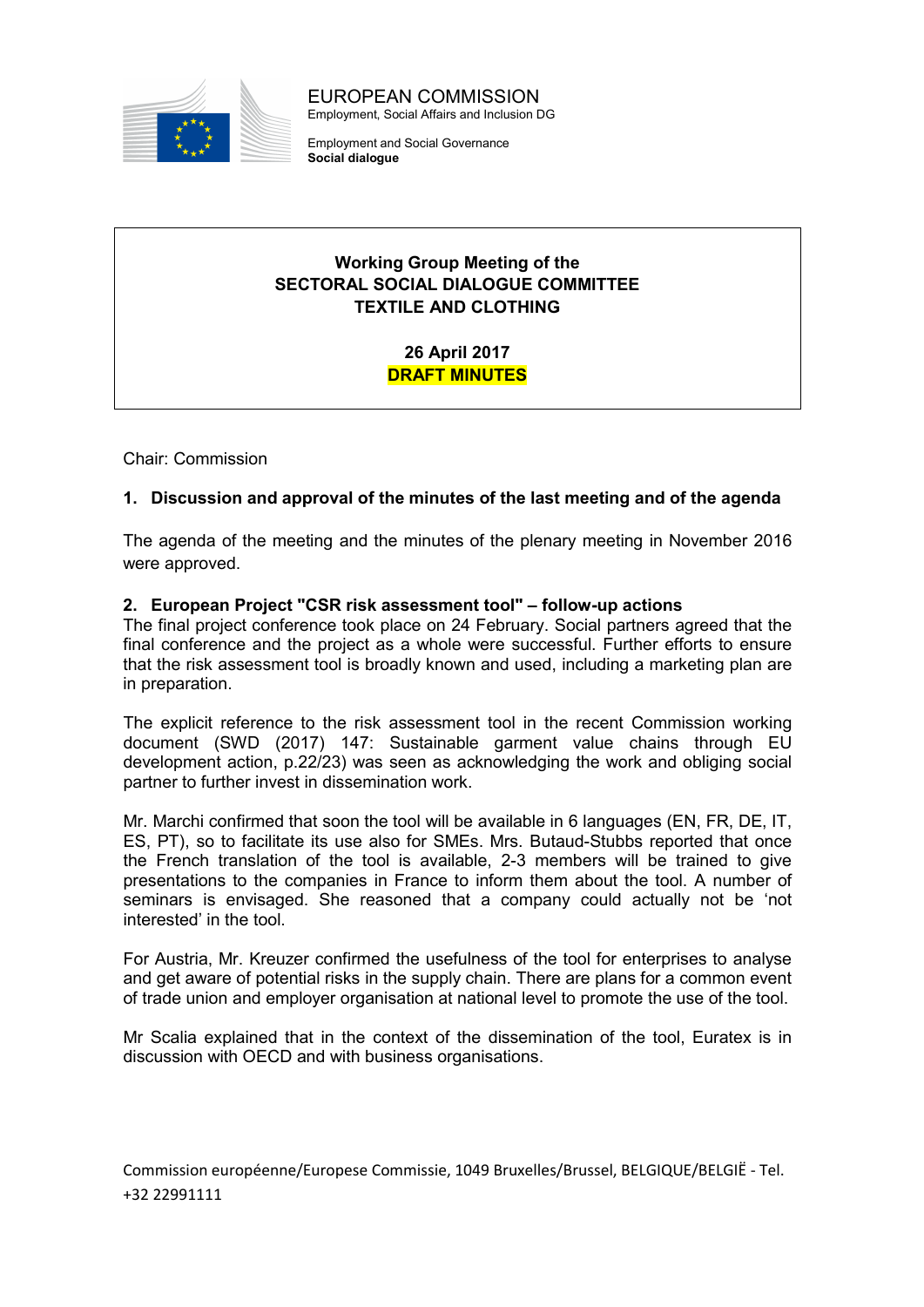Mr. Chigri (CGT) suggested encouraging national social partners to include the use of the tool into national level social dialogue.

Social partners agreed to have soon a bilateral discussion on the next steps towards a more strategic plan, responding to questions in which way general dissemination and in particular usage in Central and Eastern European Countries could be promoted.

# 3. Presentation of the "Suppliers speak up" – report

A recent report by the Ethical Trading Initiative Norway (see pdf) was presented by Laurent Zibell. He identified that the report convincingly illustrates the link between purchasing conditions and working conditions; showing how certain purchasing habits actually counteract decent working conditions and CSR commitments. The study proposes a number of concrete steps which could improve purchasing behaviour and thus facilitate better working conditions in supplying companies.

Mr. Zibell wondered in which way the problems and mechanisms which the study identifies for the Far East could also be observed in Europe and whether the study could be an issue for discussion between the social partners at EU level.

Mr. Marchi indicated that the Euratex secretariat has not yet had the opportunity to discuss the report with its members. Euratex representatives also indicated that the report included interesting elements and aspects, however some aspects would not be relevant for EU level social dialogue as the affiliates of Euratex are at a different point in the supply chain than the target audience of the Norwegian report.

IndustriAll understood the need for discussions within Euratex on the issue, but underlined that purchasing behaviour was a topic also to be discussed in social dialogue. IndustriAll invited Euratex to provide its analyses of the report, if possible, at the next meeting.

#### 4. Work Programme Textile & Clothing for 2017/18

It was agreed between the social partners to await the results of the capacity building project before taking decisions on the next work programme. First results were presented during the afternoon part of the meeting.

The final conference of the capacity project will take place on 9 June and subsequently discussions on a work programme should start.

On behalf of IndustriAll, Mr. Lefebvre agreed to this practical arrangement and expressed the wish for a 5 year roadmap for the committee, which could also allow for a strategy and to discuss issues such as innovation.

The Commission confirmed its appreciation for longer term work programmes for Sectoral Social Dialogue Committees.

# 5. EU project "Skills Alliance on Apprenticeships"

Mr. Marchi informed the Committee that Euratex will submit together with the employer organisations from the leather and tanning and the footwear sectors a proposal for a sectoral blueprint (deadline for submission 2 May). He indicated, that the budget for such blueprint project (around 4 million Euro for a period of 4 years) seems only high at the first glance. When looking at the size of consortium which is required for such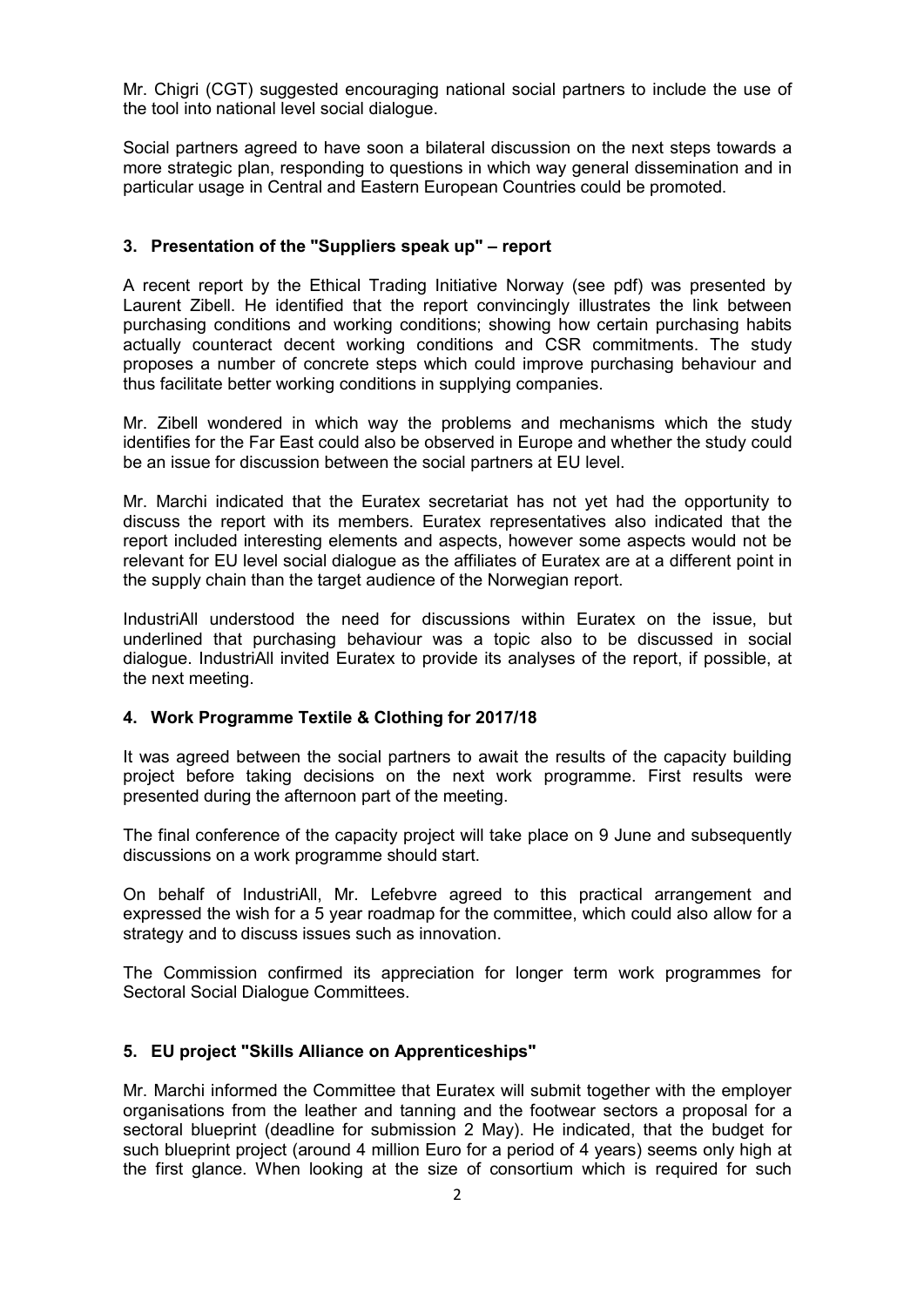project, the tasks to be performed and the accounting rules to be complied with, the call loses most of its attractiveness for a social partner organisation.

He also regretted that the Commission had not launched the COSME call some time before the call for a sectoral blueprint, which would have allowed feeding the results of the COSME project into the work on the blueprint.

Doubts concerning the blueprint for sectoral skills and its usefulness and compatibility with social dialogue were also expressed by IndustriAll, which had no plans to participate in the call.

Social partners confirmed that a debate concerning the general usefulness of the sectoral blueprint had taken place at the level of the cross-industry social dialogue.

#### 6. European project: "Capacity building in the Textile & Clothing European Social Dialogue": Presentation and discussion of results of the national meetings, preparation of the final conference

Christian Baio (SPIN360) presented the approach and the findings of the project (ppt).

A number of members from the SSDC confirmed the usefulness of the project and that they agreed with the findings presented by Mr. Baio so far. It was highlighted by representatives from employers' and workers' side that the workshops were used to have constructive social dialogue.

It was agreed that, before the final conference in June, SPIN360 should circulate a more detailed draft of its conclusions and suggestions. The discussion at the conference explore which role EU-level social dialogue could play in and for national level social dialogue. It was also requested that the presentations during the conference should provide more concrete elements to better substantiate and illustrate the findings and by that facilitate to draw concrete conclusions.

Mr. Lefebvre asked to distinguish between a good quality of exchange within the dialogue and a good quality of the dialogue allowing building something together and having an impact on the ground. Various gaps and problems in Member States, [ranging from the institutional framework to the capacity of and relation between Social Partners] but also sometimes insufficient communication were found to make such achievements difficult.

Social partners discussed what could be done to improve the work of the Committee, jointly stressing that the focus should be on relevance for the national level. One suggested approach was to look into practical work, such as examples from national or firm level social dialogue within the sector or from other sectors. Reference was also made to a joint document on career development, which the Chemical Industry sector is about to adopt. The Commission indicated to support such efforts, e.g. by providing info where relevant examples from other sectors could be found.

For Hungary it was reported that it was difficult to organise the sector as textile, but also footwear and leather were overall very small sectors, dominated by small and microenterprises and not being supported by the government. On the trade union side the situation in Hungary was seen as hindering the development of a social dialogue.

Mr. Marchi thanked the consultants for their work so far and reminded the delegates of their commitments to participate in the final conference.